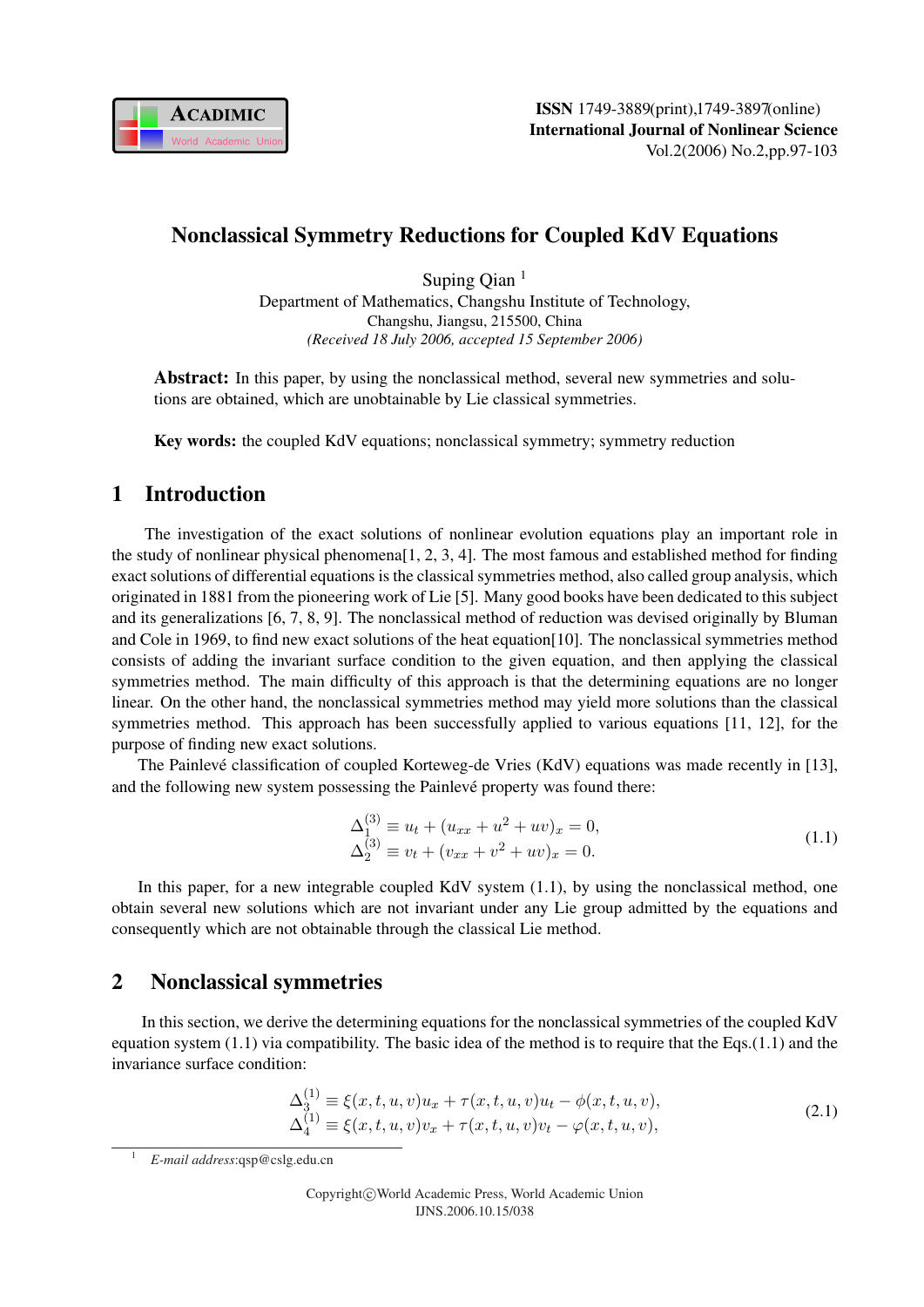which is associated with the vector field:

$$
\underline{v} = \xi(x, t, u, v)\frac{\partial}{\partial x} + \tau(x, t, u, v)\frac{\partial}{\partial t} + \phi(x, t, u, v)\frac{\partial}{\partial u} + \varphi(x, t, u, v)\frac{\partial}{\partial v}
$$
(2.2)

are both invariant under the transformation with infinitesimal generator  $(2.2)$ . By requiring that both  $(1.1)$ and (2.1) are invariant under the transformation with infinitesimal generator (2.2) one obtains an overdetermined, nonlinear system of equations for the infinitesimals  $\xi(x, t, u, v)$ ,  $\tau(x, t, u, v)$ ,  $\phi(x, t, u, v)$  and  $\varphi(x, t, u, v)$ . The number of determining equations arising in the nonclassical method is smaller than for the classical method. Consequently, the set of solutions is in general, larger than for the classical method as in this method one requires only the subset of solutions of  $(1.1)$  and  $(2.1)$  to be invariant under the infinitesimal generator (2.2).

To obtain nonclassical symmetries of (1.1), we apply the algorithm described in [15] for calculating the determining equations. The determining equations for the nonclassical symmetries of the system $(1.1)$  are obtained by requiring the governing equation as follows:

$$
pr^{(1)}\Delta_i^{(1)}\Big|_{\Delta_j^{(1)}=0,\Delta_k^{(3)}=0} = 0(i,j=3,4)(k=1,2),\tag{2.3}
$$

$$
pr^{(3)}\Delta_i^{(3)}\left.\right|_{\Delta_j^{(1)}=0,\Delta_k^{(3)}=0}=0(i,k=1,2)(j=3,4). \tag{2.4}
$$

The equations in (2.3) are satisfied identically. The remaining equations lead to a set of equations that must then be solved. For further discussions, we consider some different subcases to partially solve the equations.

We can distinguish two different cases (in this paper,  $t_i(i = 0, 1, 2, 3, ...)$  are arbitrary constants): Case 1:  $\tau(x, t, u, v) \neq 0$ . In this case, without loss of generality, we may set  $\tau(x, t, u, v) = 1$ . Case 1(A):

$$
\xi = \frac{x+3t_1}{3(t-t_0)}, \phi = \frac{(1+3t_2)u-3(1+t_3)v}{3(t-t_0)}, \varphi = \frac{-3(1+t_2)u+(1+3t_3)v}{3(t-t_0)},
$$

i.e.

$$
\underline{v} = \left[\frac{x+3t_1}{3(t-t_0)}\right]\frac{\partial}{\partial x} + \frac{\partial}{\partial t} + \left[\frac{(1+3t_2)u - 3(1+t_3)v}{3(t-t_0)}\right]\frac{\partial}{\partial u} + \left[\frac{-3(1+t_2)u + (1+3t_3)v}{3(t-t_0)}\right]\frac{\partial}{\partial v}.
$$

This subcase is just the result of classical Lie approach. The corresponding reduction coincides with  $c_2 \neq 0$ of [14] for  $t_0 = \frac{c_3}{3c_3}$  $\frac{c_3}{3c_2}$ ,  $t_1 = \frac{c_1}{3c_2}$  $\frac{c_1}{3c_2}$ ,  $t_2 = -\frac{1}{3}$  $\frac{1}{3}(2+\frac{c_4}{c_2}), t_3=\frac{1}{3}$  $rac{1}{3}(\frac{c_5}{c_2}$  $\frac{c_5}{c_2}$  – 2). Then, the group invariant solution of the coupled equation system  $(1.\overline{1})$  takes the form:

$$
u = \frac{(1+t_3)}{(1+t_2)(t-t_0)^{2/3})} U(\zeta) - (t-t_0)^{(t_2+t_3+4/3)} V(\zeta),
$$
  
\n
$$
v = \frac{1}{(t-t_0)^{2/3}} U(\zeta) + (t-t_0)^{(t_2+t_3+4/3)} V(\zeta),
$$
  
\n
$$
\zeta = \frac{x+3t_1}{(t-t_0)^{1/3}},
$$

where  $U(\zeta)$ ,  $V(\zeta)$  satisfy the following ODEs:

$$
U''' = \left(-\frac{2(t_2 + t_3 + 2)}{1 + t_2}U + \frac{\zeta}{3}\right)U' + \frac{2}{3}U,
$$
  
\n
$$
V''' = \left(-\frac{(t_2 + t_3 + 2)}{1 + t_2}U + \frac{\zeta}{3}\right)V' - \frac{(t_2 + t_3 + 2)}{1 + t_2}VU' - (t_2 + t_3 + \frac{4}{3})V
$$
\n(2.5)

and prime denotes differentiation with respect to  $\zeta$ . For first equation of Eqs.(2.5), let  $U(\zeta) = -\frac{(1+t_2)W(\zeta)}{6(t_2+t_3+2)} +$  $\frac{1+t_2\zeta}{2(t_2+t_3+2)}$  and integrates once, then

$$
W'' = \frac{(W')^2}{2W} - \frac{\zeta W}{3} + \frac{W^2}{9} + \frac{C}{W}.
$$

Case  $1(B)$ :

$$
\xi = t_0, \phi = t_1 u - t_2 v, \varphi = -t_1 u + t_2 v,
$$

i.e.

$$
\underline{v} = t_0 \frac{\partial}{\partial x} + \frac{\partial}{\partial t} + (t_1 u - t_2 v) \frac{\partial}{\partial u} + (-t_1 u + t_2 v) \frac{\partial}{\partial v}.
$$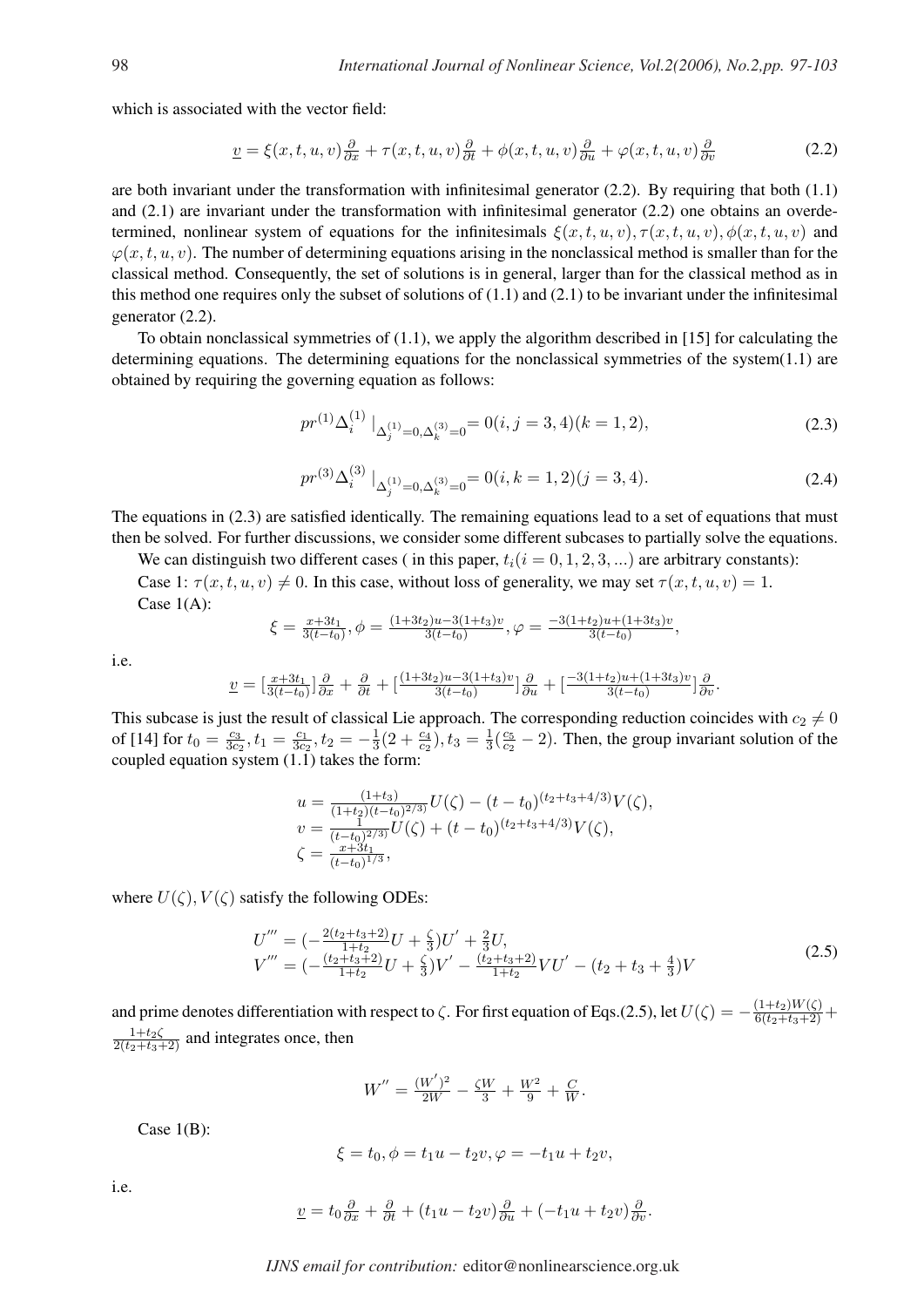This subcase is just the result of classical Lie approach. The corresponding reduction coincides with  $c_2$  =  $0, c_1c_3 \neq 0$  of [14] for  $t_0 = \frac{c_1}{c_2}$  $\frac{c_1}{c_3}, t_1 = -\frac{c_4}{c_3}$  $\frac{c_4}{c_3}, t_2 = \frac{c_5}{c_3}$  $\frac{c_5}{c_3}$ , or  $c_2 = c_1 = 0, c_3 \neq 0$  of [14] for  $t_0 = 0, t_1 =$  $-\frac{c_4}{c_2}$  $\frac{c_4}{c_3}, t_2 = \frac{c_5}{c_3}$  $\frac{c_5}{c_3}$ . Then the solution of the coupled system (1.1) takes the form:

$$
u = U(\zeta) + \exp(\frac{(t_1 + t_2)x}{t_0})V(\zeta),
$$
  
\n
$$
v = \frac{t_1}{t_2}U(\zeta) - \exp(\frac{(t_1 + t_2)x}{t_0})V(\zeta),
$$
  
\n
$$
\zeta = x - t_0t.
$$

The symmetry reduction equations are

$$
U''' = -(\frac{2(t_1+t_2)}{t_2}U - t_0)U',
$$
  
\n
$$
V''' = -\frac{3(t_1+t_2)}{t_0}V'' - (\frac{3(t_1+t_2)^2}{t_0^2} - t_0)V' - \frac{t_1+t_2}{t_2}(VU)' - \frac{(t_1+t_2)^2}{t_0t_2}UV - \frac{(t_1+t_2)^3}{t_0^3}V.
$$

Case 2:  $\tau(x, t, u, v) = 0$ . In this case, without loss of generality, we may set  $\xi(x, t, u, v) = 1$ . Similar to Case 1, substituting all the extensions into Eqs.(2.4) , we obtain the determining equation for the infinitesimal  $\phi$ ,  $\varphi$ , but the complexity of this equation is the reason why we cannot solve it in general. Thus we proceed. By making ansatz on the form of functions  $\phi(x, t, u, v)$  and  $\phi(x, t, u)$  to solve it, ten different subcases are obtained:

Case 2(A):

$$
\begin{array}{l}\n\phi = (t_1 + \frac{1}{T})u + t_1v + \frac{t_1t_2x - 2t_4}{T^2},\\
\varphi = -(t_1 + \frac{1}{T})u - t_1v - \frac{t_1t_2x - 2t_4 + t_2}{T^2},\n\end{array}
$$

i.e.

$$
\underline{v} = \frac{\partial}{\partial x} + \left[ (t_1 + \frac{1}{T})u + t_1v + \frac{t_1t_2x - 2t_4}{T^2} \right] \frac{\partial}{\partial u}
$$
  
+ 
$$
\left[ -(t_1 + \frac{1}{T})u - t_1v - \frac{t_1t_2x - 2t_4 + t_2}{T^2} \right] \frac{\partial}{\partial v},
$$

where  $T = (-2t_2t - 2t_3)^{1/2}$ . Let  $t_2 = 0, t_4 = 0$ , then this subcase is just the result of classical Lie approach. The corresponding reduction coincides with  $c_2 = c_3 = 0, c_1 \neq 0$  of [14] for  $t_1 = -c_5/c_1, t_3 =$  $-c_1^2/[2(c_5-c_4)^2].$ 

Then the solution of the coupled system (1.1) takes the form:

$$
u = T \exp(x/T)U(t) + V(t) - \frac{t_2x}{T^2},
$$
  

$$
v = -T[\exp(x/T)U(t) + \frac{t_1V(t)}{t_1T+1} - \frac{t_2 - 2t_4}{T^2(tT+1)}].
$$

So the reduced equations of the coupled KdV equation system (1.1) reads:

$$
U' = -\left(\frac{1}{T(t_1T+1)}V(t) - \frac{2t_1t_2T^2 - (t_1-t_2-2t_4)T-1}{T^3(t_1T+1)}\right)U(t),
$$
  

$$
V' = -\frac{(t_1T+2)t_2}{T^2(t_1T+1)}V(t) + \frac{(t_2-2t_4)t_2}{T^3(t_1T+1)}.
$$

Case 2(B):

$$
\begin{array}{l}\n\phi = \frac{t_3(t_3t+t_4)(u+v)}{t_3x+t_2-t_1t_3(t_3t+t_4)} - \frac{t_3(t_3x+t_2)}{2(t_3x+t_2-t_1t_3(t_3t+t_4))},\\
\varphi = -\frac{t_3(t_3t+t_4-1)(u+v)}{t_3x+t_2-t_1t_3(t_3t+t_4)} + \frac{t_3(t_3x+t_2-t_1t_3)}{2(t_3x+t_2-t_1t_3(t_3t+t_4))},\n\end{array}
$$

i.e.

$$
\underline{v} = \frac{\partial}{\partial x} + \left[ \frac{t_3(t_3t+t_4)(u+v)}{t_3x+t_2-t_1t_3(t_3t+t_4)} - \frac{t_3(t_3x+t_2)}{2(t_3x+t_2-t_1t_3(t_3t+t_4))} \right] \frac{\partial}{\partial u} + \left[ -\frac{t_3(t_3t+t_4-1)(u+v)}{t_3x+t_2-t_1t_3(t_3t+t_4)} + \frac{t_3(t_3x+t_2-t_1t_3)}{2(t_3x+t_2-t_1t_3(t_3t+t_4))} \right] \frac{\partial}{\partial v}.
$$

Then the solution of the coupled system (1.1) takes the form:

$$
u = \frac{(t_3x+t_2)-t_3(x+t_1)(t_3t+t_4)}{t_3(t_3t+t_4)}U(t) - V(t) + \frac{t_3x+t_2}{2(t_3t+t_4)},
$$
  

$$
v = xU(t) + V(t).
$$

Then the reduced equation of coupled KdV equation system (1.1) become:

$$
U' = -\frac{(2U+t_3)U}{t_3t+t_4},
$$
  
\n
$$
V' = (t_1 - \frac{t_2}{t_3(t_3t+t_4)})U^2 - \frac{2+t_3}{2(t_3t+t_4)}V - \frac{t_2}{2(t_3t+t_4)}.
$$

*IJNS homepage:*http://www.nonlinearscience.org.uk/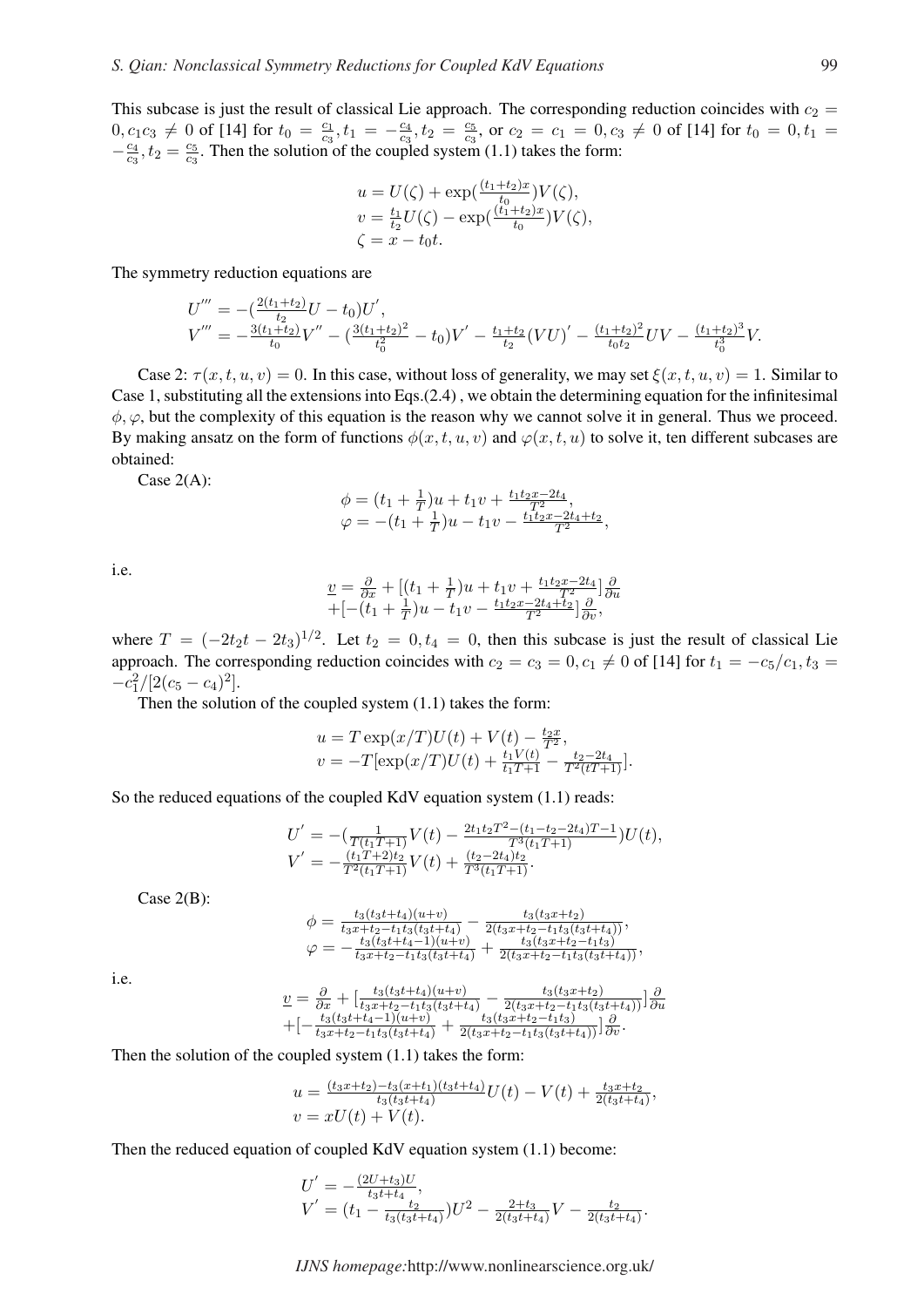.

So the coupled KdV equation system (1.1) possesses the exact solutions as follow:

$$
u = \frac{t_6}{(t_3^2 t_5 t + t_3 t_4 t_5 - 2)^{1/2}} + \frac{t_5 (t_3 x + t_2) - 2t_1}{t_5 (t_3^2 t_5 t + t_3 t_4 t_5 - 2)},
$$
  

$$
v = -\frac{t_6}{(t_3^2 t_5 t + t_3 t_4 t_5 - 2)^{1/2}} + \frac{(t_3 t_5 - 2)[t_5 (t_3 x + t_2) - 2t_1]}{2t_5 (t_3^2 t_5 t + t_3 t_4 t_5 - 2)}.
$$

Case 2(C):

$$
\begin{array}{l}\n\phi = \frac{t+t_1+t_2}{t_2+t_3}u + \frac{t+t_1-t_2}{t_2+t_3}v - \frac{1}{2c_2},\\
\varphi = -\frac{t+t_1}{t_2x+t_3}u - \frac{t+t_1-2t_2}{t_2x+t_3}v + \frac{1}{2c_2}.\n\end{array}
$$

i.e.

$$
\underline{v} = \frac{\partial}{\partial x} + \left[ \frac{t + t_1 + t_2}{t_2 x + t_3} u + \frac{t + t_1 - t_2}{t_2 x + t_3} v - \frac{1}{2c_2} \right] \frac{\partial}{\partial u} \n+ \left[ \frac{t + t_1 + t_2}{t_2 x + t_3} u + \frac{t + t_1 - t_2}{t_2 x + t_3} v - \frac{1}{2c_2} \right] \frac{\partial}{\partial v}.
$$

The solution of the coupled system (1.1) takes the form:

$$
u = \frac{(t_2x+t_3)^2}{t_2^2}U(t) + \frac{(t_2x+t_3)}{t_2}V(t),
$$
  

$$
v = -\frac{(t_2x+t_3)^2}{t_2^2}U(t) - \frac{(t_2x+t_3)(t+t_1)}{t_2(t+t_1-t_2)}V(t) + \frac{t_2x+t_3}{2t_2(t+t_1-t_2)}.
$$

The symmetry reduction equations are

$$
U' = \left(\frac{3t_2}{t+t_1-t_2}V - \frac{3}{2(t+t_1-t_2)}\right)U,
$$
  

$$
V' = \frac{2t_2}{t+t_1-t_2}V^2 - \frac{1}{t+t_1-t_2}V.
$$

The exact solution of the system (1.1):

$$
u = \frac{t_4(t_2x+t_3)^2}{t_2^2[t_5t+2t_2+t_5(t_1-t_2)]^{3/2}} + \frac{t_2x+t_3}{t_2[t_5t+2t_2+t_5(t_1-t_2)]},
$$
  

$$
v = -\frac{t_4(t_2x+t_3)^2}{t_2^2[t_5t+2t_2+t_5(t_1-t_2)]^{3/2}} - \frac{(t_2x+t_3)(t+t_1)}{t_2(t+t_1-t_2)[t_5t+2t_2+t_5(t_1-t_2)]} + \frac{t_2x+t_3}{2t_2(t+t_1-t_2)}
$$

Case 2(D):

$$
\begin{array}{l}\n\phi = t_1(u+v) - \frac{t_1t_2x+t_1t_3-t_2}{2t_2t+t_1}, \\
\varphi = -t_1(u+v) - \frac{t_1t_2x+t_1t_3}{2t_2t+t_1}.\n\end{array}
$$

i.e.

$$
\underline{v} = \frac{\partial}{\partial x} + \left[t_1(u+v) - \frac{t_1t_2x+t_1t_3-t_2}{2t_2t+t_1}\right]\frac{\partial}{\partial u}
$$

$$
+ \left[-t_1(u+v) - \frac{t_1t_2x+t_1t_3}{2t_2t+t_1}\right]\frac{\partial}{\partial v}.
$$

The solution of the coupled system (1.1) takes the form:

$$
u = xU(t) + V(t), v = -\frac{t_1x - 1}{t_1}U(t) - V(t) + \frac{t_1(t_2x + t_3 - t_2)}{2t_1(t_2t + t_1)}.
$$

The symmetry reduction equations are

$$
U' = -\frac{2t_2}{2t_2t + t_1}U, V' = -\frac{1}{t_1}U^2 - \frac{t_1t_3 - t_2}{t_1(2t_2t + t_1)}U - \frac{t_2}{2t_2t + t_1}V.
$$

The exact solutions of the coupled KdV equation system (1.1) are obtained:

$$
u = \frac{t_4x}{2t_2t+t_1} + \frac{t_4(t_4+t_1t_3-t_2)}{t_1t_2(2t_2t+t_1)} + \frac{t_5}{(2t_2t+t_1)^{1/2}},
$$
  
\n
$$
v = \frac{(t_2-t_4)x}{2t_2t+t_1} - \frac{t_4(t_4+t_1t_3-2t_2)}{t_1t_2(2t_2t+t_1)} - \frac{t_5}{(2t_2t+t_1)^{1/2}} + \frac{t_1t_3-t_2}{t_1(2t_2t+t_1)},
$$

Case 2(E):

$$
\phi = \frac{(1+t_1)(u+v)}{t_1x+t_2}, \varphi = -\frac{u+v}{t_1x+t_2}.
$$

i.e.

$$
\underline{v} = \frac{\partial}{\partial x} + \frac{(1+t_1)(u+v)}{t_1x+t_2} \frac{\partial}{\partial u} - \frac{u+v}{t_1x+t_2} \frac{\partial}{\partial v}.
$$

The solution of the coupled system (1.1) takes the form:

$$
u = xU(t) + V(t), v = -\frac{x - t_2}{1 + t_1}U(t) - V(t).
$$

*IJNS email for contribution:* editor@nonlinearscience.org.uk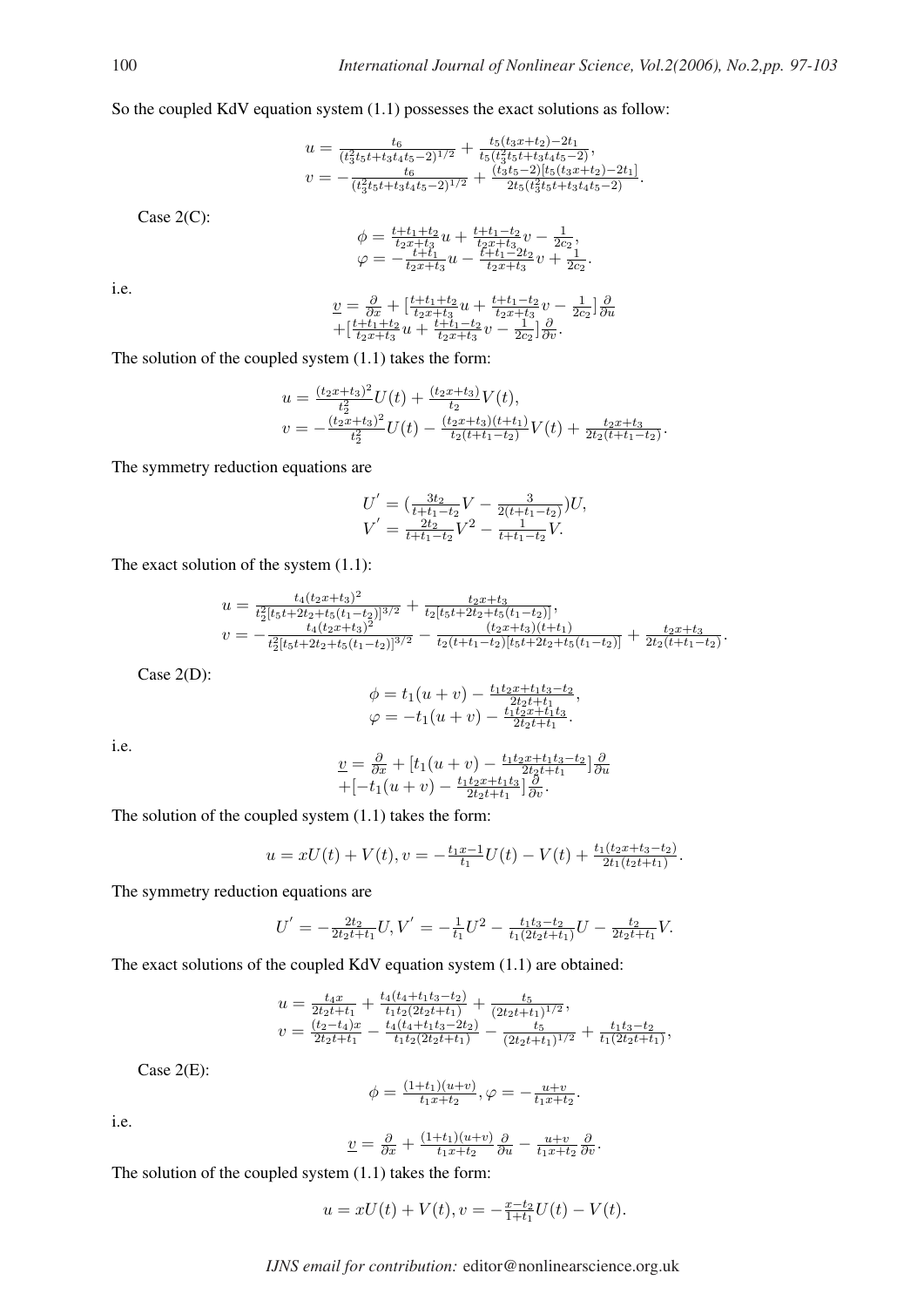The symmetry reduction equations are

$$
U' = -\frac{2t_1U^2}{1+t_1}, V' = -\frac{(t_1V + t_2U)U}{1+t_1}.
$$

The exact solutions of the coupled KdV equation system (1.1) are obtained:

$$
u = \frac{(1+t_1)x}{2t_1t + (1+t_1)t_3} + \frac{t_4}{[2t_1t + (1+t_1)t_3]^{1/2}} + \frac{(1+t_1)t_2}{t_1[2t_1t + (1+t_1)t_3]},
$$
  

$$
v = -\frac{x}{2t_1t + (1+t_1)t_3} - \frac{t_4}{[2t_1t + (1+t_1)t_3]^{1/2}} - \frac{t_2}{t_1[2t_1t + (1+t_1)t_3]}.
$$

Case 2(F):

$$
\phi = \frac{u-v}{x-t_0}, \varphi = \frac{2v}{x-t_0},
$$

i.e.

$$
\underline{v} = \frac{\partial}{\partial x} + \left(\frac{u-v}{x-t_0}\right)\frac{\partial}{\partial u} + \left(\frac{2v}{x-t_0}\right)\frac{\partial}{\partial v}.
$$

The solution of the coupled system (1.1) takes the form:

$$
u = (x - t_0)(U(t) - xV(t)), v = (x - t_0)^2 V(t).
$$

The symmetry reduction equations are

$$
U' = -2U^2 + t_1UV + t_1^2V^2, V' = 3t_1V^2 - 3UV.
$$

The exact solutions of the coupled KdV equation system (1.1) are obtained:

$$
u = \frac{3\sqrt{6}(x-t_0)^2}{4(t_1t+t_2)^{3/2}} + \frac{t_1(x-t_0)}{2(t_1t+t_2)},
$$
  

$$
v = \frac{3\sqrt{6}(x-t_0)^2}{4(t_1t+t_2)^{3/2}}.
$$

Case 2(G):

$$
\phi = \frac{u}{x-t_1}, \varphi = \frac{v}{x-t_1}.
$$

i.e.

$$
\underline{v} = \frac{\partial}{\partial x} + \frac{u}{x-t_1} \frac{\partial}{\partial u} + \frac{v}{x-t_1} \frac{\partial}{\partial v}.
$$

the solution of the coupled system (1.1) takes the form:

$$
u = (x - t_1)U(t), v = (x - t_1)V(t).
$$

The symmetry reduction equations are

$$
U' = -2U^2 - 2UV, V' = -2V^2 - 2UV.
$$

The exact solution of the system (1.1):

$$
u = -\frac{x - t_1}{t_2 t + t_3}, v = \frac{(2 + t_2)(x - t_1)}{2(t_2 t + t_3)}.
$$

Case 2(H):

$$
\phi = -\frac{1}{t_1 t + t_2}, \varphi = \frac{t_1 + 2}{2(t_1 t + t_2)},
$$

i.e.

$$
\underline{v} = \frac{\partial}{\partial x} - \frac{1}{t_1 t + t_2} \frac{\partial}{\partial u} + \frac{t_1 + 2}{2(t_1 t + t_2)} \frac{\partial}{\partial v}.
$$

The solution of the coupled system (1.1) takes the form:

$$
u = U(t) - \frac{x}{t_1 t + t_2}, v = V(t) + \frac{(t_1 + 2)x}{2(t_1 t + t_2)}.
$$

The symmetry reduction equations are

$$
U^{'} = -\frac{(t_1-2)U}{2(t_1t+t_2)} + \frac{V}{t_1t+t_2}, V^{'} = -\frac{(t_1+2)U}{2(t_1t+t_2)} - \frac{(t_1+1)V}{t_1t+t_2}.
$$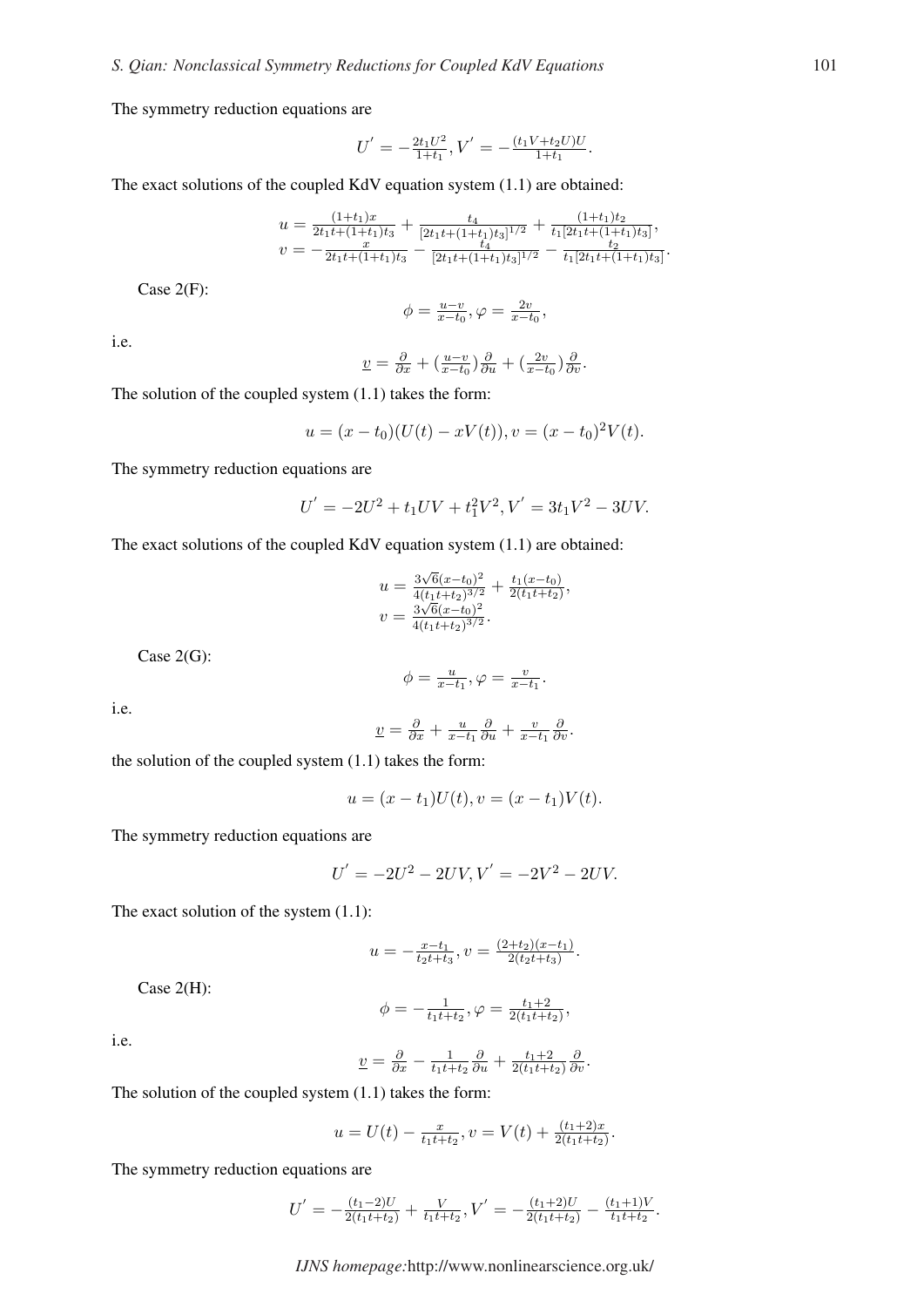The exact solution of the system (1.1):

$$
u = -\frac{x}{t_1t+t_2} + \frac{t_1t_3}{t_1t+t_2} + \frac{\sqrt{t_1}t_4}{(t_1t+t_2)^{1/2}},
$$
  

$$
v = \frac{(t_1+2)x}{2(t_1t+t_2)} - \frac{t_1t_3(t_1+2)}{2(t_1t+t_2)} - \frac{\sqrt{t_1}t_4}{(t_1t+t_2)^{1/2}}.
$$

Case 2(I):

$$
\phi = \frac{u}{x+t_1t+t_2} + \frac{v}{x+t_1t+t_2} + \frac{t_1}{2(x+t_1t+t_2)}, \varphi = 0,
$$

i.e.

$$
\underline{v} = \frac{\partial}{\partial x} + \frac{u}{x+t_1t+t_2} + \frac{v}{x+t_1t+t_2} + \frac{t_1}{2(x+t_1t+t_2)}\frac{\partial}{\partial u}.
$$

The solution of the coupled system (1.1) takes the form:

$$
u = (x + t_1t + t_2)U(t) - V(t) - t_1/2, v = V(t).
$$

The symmetry reduction equations are

$$
U' = -2U^2, V' = -UV.
$$

The exact solution of the system (1.1):

$$
u = \frac{x + t_1 t + t_2}{2t + t_3} - \frac{t_4}{(2t + t_3)^{1/2}} - \frac{t_1}{2}, v = \frac{t_4}{(2t + t_3)^{1/2}}
$$

Case 2(J):

$$
\phi=0, \varphi=\frac{1}{2(t-t_0)}.
$$

i.e.

$$
\underline{v} = \frac{\partial}{\partial x} + \frac{1}{2(t-t_0)} \frac{\partial}{\partial v}.
$$

The solution of the coupled system (1.1) takes the form:

$$
u = U(t), v = V(t) + \frac{x}{2(t - t_0)}.
$$

The symmetry reduction equations are

$$
U' = -\frac{U}{2(t-t_0)}, V' = -\frac{2V+U}{2(t-t_0)}.
$$

The exact solution of the system (1.1):

$$
u = \frac{x}{2(t-t_0)} - \frac{t_1}{2(t-t_0)} - \frac{t_2}{\sqrt{2(t-t_0)}}, v = \frac{t_2}{\sqrt{2(t-t_0)}}.
$$

In summary, we have proved that for the coupled KdV equation system (1.1) the nonclassical method yields to symmetry reductions which are unobtainable by using the Lie classical method and the exact solutions obtained are not group invariant solutions. Consequently, we have proved that the nonclassical method is effective for PDEs.

### Acknowledgements

Project supported by the National Natural Science Foundation of China (Grant No: 10071033) and Natural Science Foundation of Jiangsu Province,China (Grant No: BK2002003). The Project of Technology Innovation plan for Postgraduate of Jiangsu Province in year 2006 (No:72).

The author appreciates Prof. L. X. Tian for his helpful discussions.